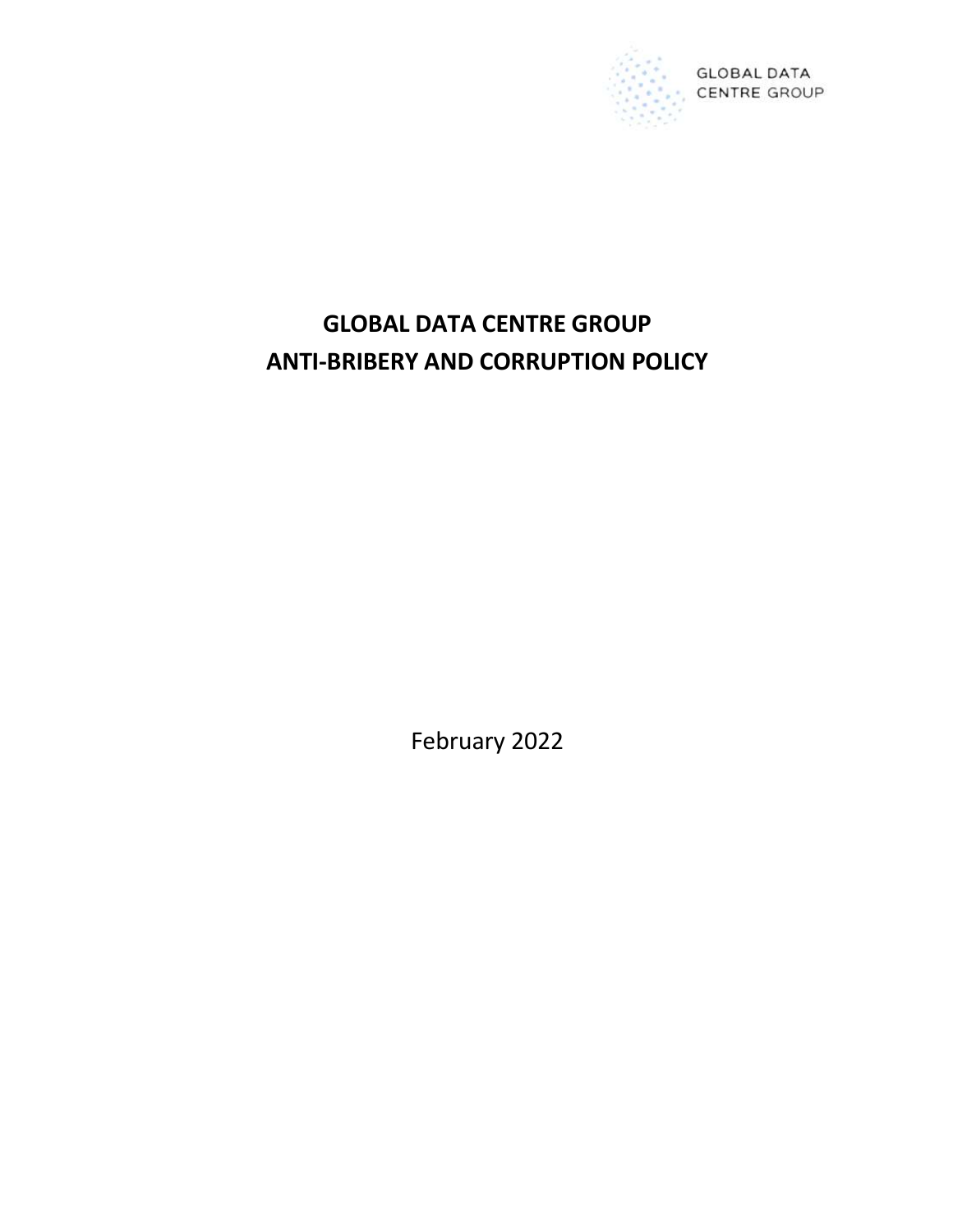

# Anti-Bribery and Corruption Policy

# 1. Background

Evolution Trustees Limited ("Evolution Trustees") as the Responsible Entity ("RE") for Global Data Centre Investment Fund and Global Data Centre Operations Fund (the "ASX Schemes"), and Lanrik Partners Pty Ltd ("the Investment Manager") for the ASX Schemes (collectively: "GDC") have implemented an Anti-Bribery and Corruption Policy ("the Policy") that is consistent with Recommendation 3.4 of the ASX Governance Council's Corporate Governance Principle and Recommendations (4th edition, February 2019), which provides that a listed entity should:

- a) have and disclose an anti-bribery and corruption policy; and
- b) ensure that the board or a committee of the board is informed of any material breaches of that policy.

The "Board" in this policy document shall mean the board of directors (each a "Director") of the RE (as applicable).

#### 2. Purpose

The purpose of the Policy is to protect the assets and reputation of GDC by:

- a) reinforcing the commitment and responsibility of the Board and directors, officers, executives and managers of GDC to identify fraudulent and corrupt activities, and for establishing policies, controls and procedures for prevention and detection of these activities;
- b) reinforcing the requirement for all Persons Covered by this Policy to refrain from corrupt and fraudulent conduct and encourage the reporting of any instance of fraud or corrupt conduct;
- c) providing a framework for conduct of investigations to ensure that all suspected fraudulent and corrupt activity is dealt with appropriately;
- d) assigning responsibility for the development of controls to prevent and detect fraud; and
- e) demonstrating the values of GDC as set out in the Code of Conduct.

#### 3. Scope

This Policy applies to all of the following persons:

- any current and former director or officer of any member of the Board;
- any current or former executive or manager of any member of Evolution Trustees or the Investment Manager;
- any current or former employee of any member of Evolution Trustees or the Investment Manager;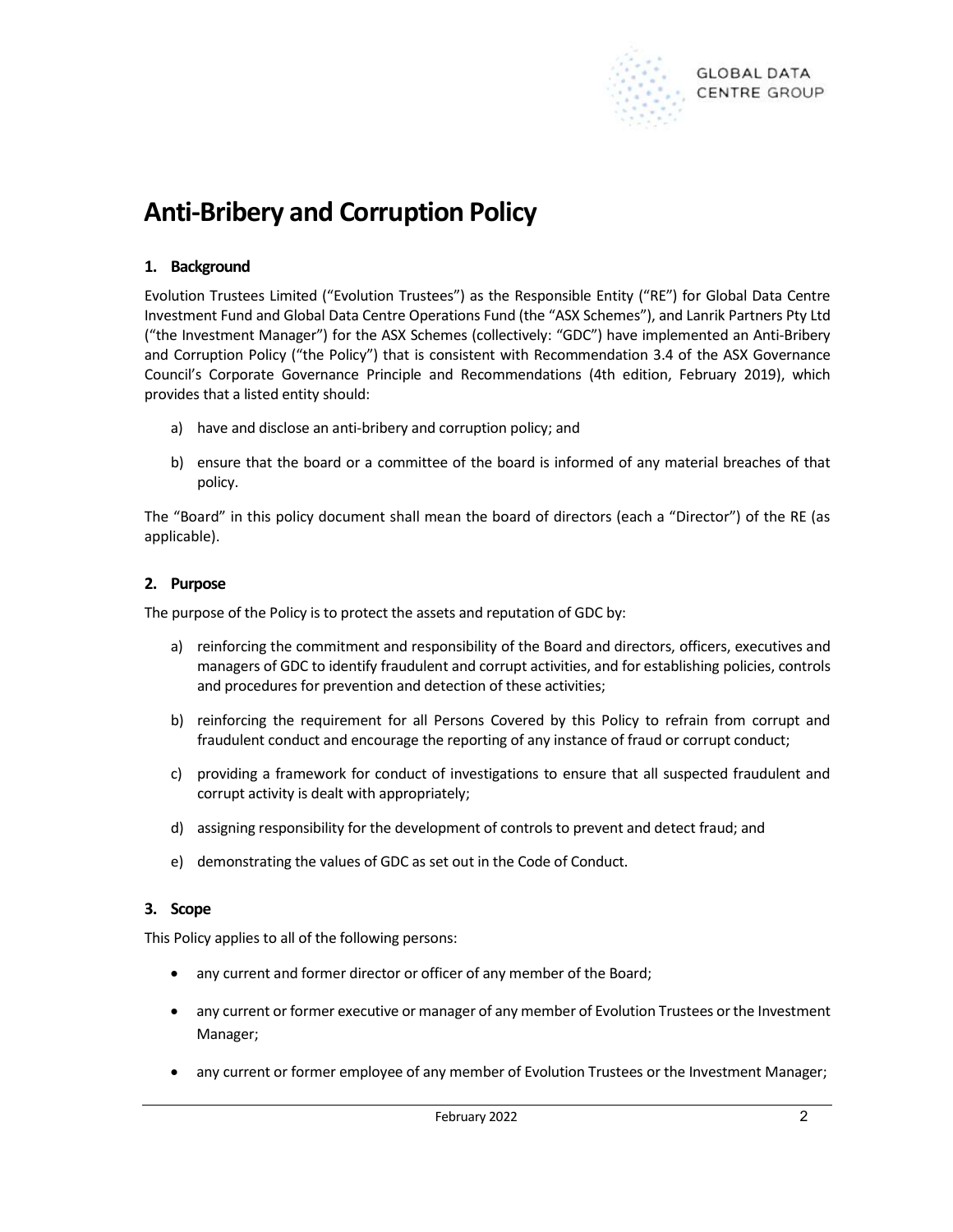

- any current or former supplier of services or goods (whether paid or unpaid) to any member of Evolution Trustees or the Investment Manager; and
- any associate (within the meaning set out in section 318 of the Income Tax Assessment Act 1936 (Cth)), relative, spouse or dependent of an individual identified above,

(collectively "Persons Covered by this Policy"). The Board will be informed of any material breaches of this Policy.

#### 4. Definitions

Corruption is defined (for the purposes of this Policy) as a dishonest activity in which a director, officer, executive, manager, employee or supplier of or to a member of GDC acts in a manner that is contrary to the interests of GDC and abuses his/her position of trust in order to achieve some personal gain or advantage for him or herself or for another person or entity.

Examples of corrupt conduct include, but are not limited to:

- a) payment of secret commissions (bribes, facilitation payments or gratuities) in money, or some other value, to other businesses, individuals or public officials;
- b) receipt of bribes or gratuities from other businesses, individuals or public officials;
- c) release of confidential information, for other than a proper business purpose, sometimes in exchange for either a financial or non-financial advantage;
- d) manipulating a tendering process to achieve a desired outcome; or
- e) a conflict of interest involving an act in that person's own self-interest rather than in the interests of GDC.

Fraud is defined as an intentional act by one or more individuals among management, those charged with governance, employees, contractors or other third parties, involving the use of deception to obtain an unjust or illegal advantage.

Fraud can typically result in actual or potential financial loss to any person or entity however this is not always the case.

Examples of fraud could include, but are not limited to:

- a) misappropriation of funds, securities, or other assets including use of assets for private purposes;
- b) causing a loss to GDC or creating a liability for GDC by deception;
- c) impropriety in the handling or reporting of money or financial records;
- d) profiting from insider knowledge of GDC activities or intended activities;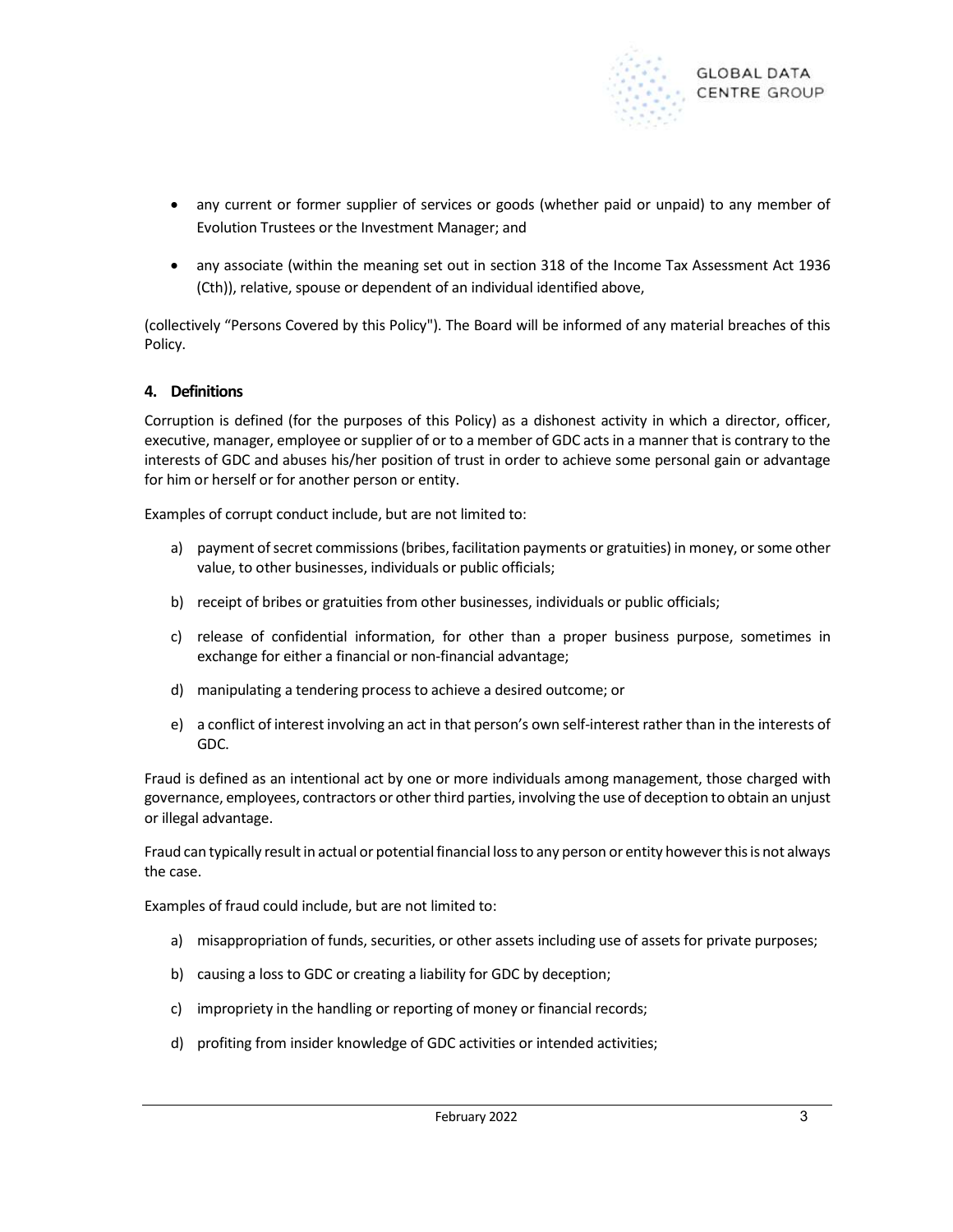

- e) accepting or seeking anything of value from contractors, vendors or persons providing services to GDC;
- f) false invoicing for services never rendered or backdating agreements;
- g) submission of exaggerated or wholly fictitious accident, harassment or injury claims; or
- h) misuse of personal leave.

# 5. Required Standard of Behaviour

The Board requires that at all times all Persons Covered by this Policy act honestly and with integrity and to safeguard resources of GDC for which they are responsible. GDC is committed to protecting all revenue, expenditure and assets from any attempt to gain illegal financial or other benefits.

Any fraud or corruption committed against GDC is a major concern and as a consequence all cases are to be thoroughly investigated and appropriate disciplinary action is to be taken against any Persons Covered by this Policy who are found guilty of corrupt or fraudulent conduct. This may include referral to the appropriate law enforcement or regulatory agencies for independent investigation.

Persons Covered by this Policy must not:

- a) offer, promise, give, accept or request a bribe and must not cause a bribe to be given, offered, promised or accepted by another person. If any Persons Covered by this Policy are offered a bribe, it must be refused and reported immediately to the Board. A bribe is offering (or causing the offering), promising, giving, accepting or requesting a benefit to improperly influence a person in the performance of their duty or function (including inducing a person to not do something) in order to obtain an illegitimate business advantage. Benefits include any commercial, regulatory or personal advantage, such as money, gifts, political or charitable donations, business opportunities, hospitality, access to assets or favors;
- b) make facilitation payments. A facilitation payment is an unofficial payment (including a nominal amount) made to facilitate or expedite a non-discretionary action by a government official;
- c) pay, solicit or receive secret commissions. Secret commissions typically arise where there is a payment or benefit given or offered to an agent or representative of a third party, which is not disclosed to the third party. Secret commissions are intended to influence or impact the conduct of the third party's business;
- d) engage in money laundering. Money laundering is concealing the origins of illegal income and disguising the income so that it appears to have come from a legitimate source; or
- e) accept or offer gifts, entertainment or hospitality which could be perceived to create undue influence on the recipient. The context in which gifts, entertainment or hospitality are provided will be relevant to whether they could be perceived to create undue influence (e.g., where parties are involved in a competitive tender process).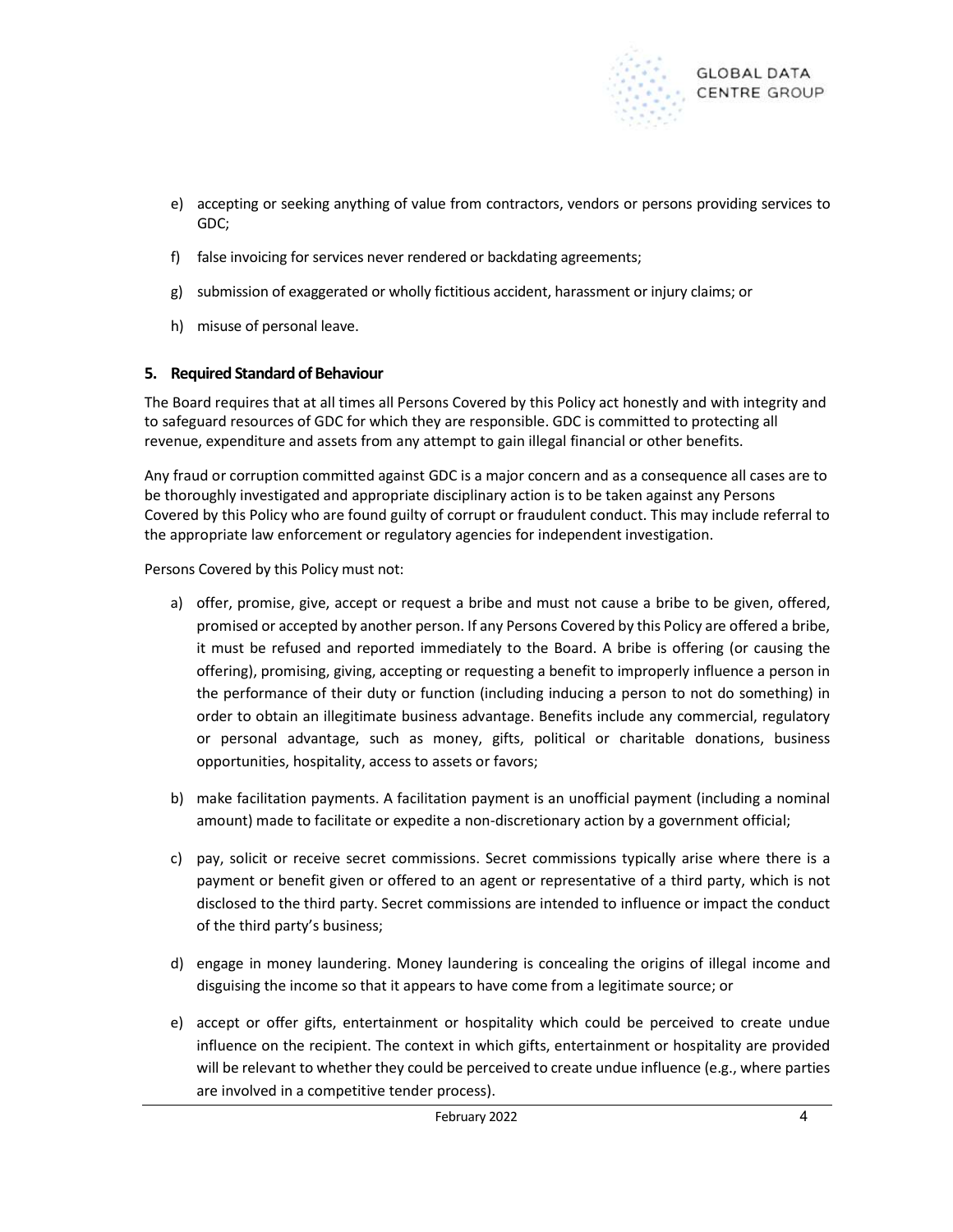

Gifts, entertainment or hospitality should only be offered or accepted by People Covered by this Policy for legitimate business purposes and must meet the following criteria:

- a) be for building relationships;
- b) be of reasonable value and appropriate nature having regard to cultural considerations and general business practice;
- c) be provided in an open and transparent manner;
- d) not be intended as an attempt to exert improper influence over the recipient;
- e) be compliant with applicable laws of the jurisdiction in which the gift, entertainment or hospitality is offered; and
- f) not include cash, loans or cash equivalents.

People covered by this policy must report to the Board:

- g) any gift, entertainment or hospitality given or received which, individually or as a package, has an estimated financial value exceeding \$500;
- h) any discretionary payments made by any member of GDC to government employees or political parties which, individually or as a package, has an estimated financial value exceeding \$500;
- i) gifts and entertainment received from a third party with an estimated financial value exceeding \$100.

Reports must be made within 10 working days of giving or receiving the benefit. Reports must be recorded in a gift register maintained by the RE.

The gift register must be circulated by the RE to the Board within 30 days of the end of each calendar quarter.

GDC may be subject to criminal sanctions and/or civil penalties, and may suffer reputational damage, if it is found to have been involved in bribery or related improper conduct.

People Covered by this Policy must obtain the prior approval of the Board to attend dinners, conferences or similar events organised by a political party or equivalent organisation when they are attending as a representative of GDC. People Covered by this Policy must obtain the prior approval of the Board to make donations to political parties, organisations, incumbents, candidates or other public officials on behalf of GDC.

GDC may make charitable donations and community investments, and provide sponsorships, which comply with the legal and ethical requirements of the jurisdiction in which the charitable donation, community investment or sponsorship is made. In Australia, charitable donations will only be made to organisations with deductible gift recipient status with the Australian Taxation Office unless the Board has approved otherwise.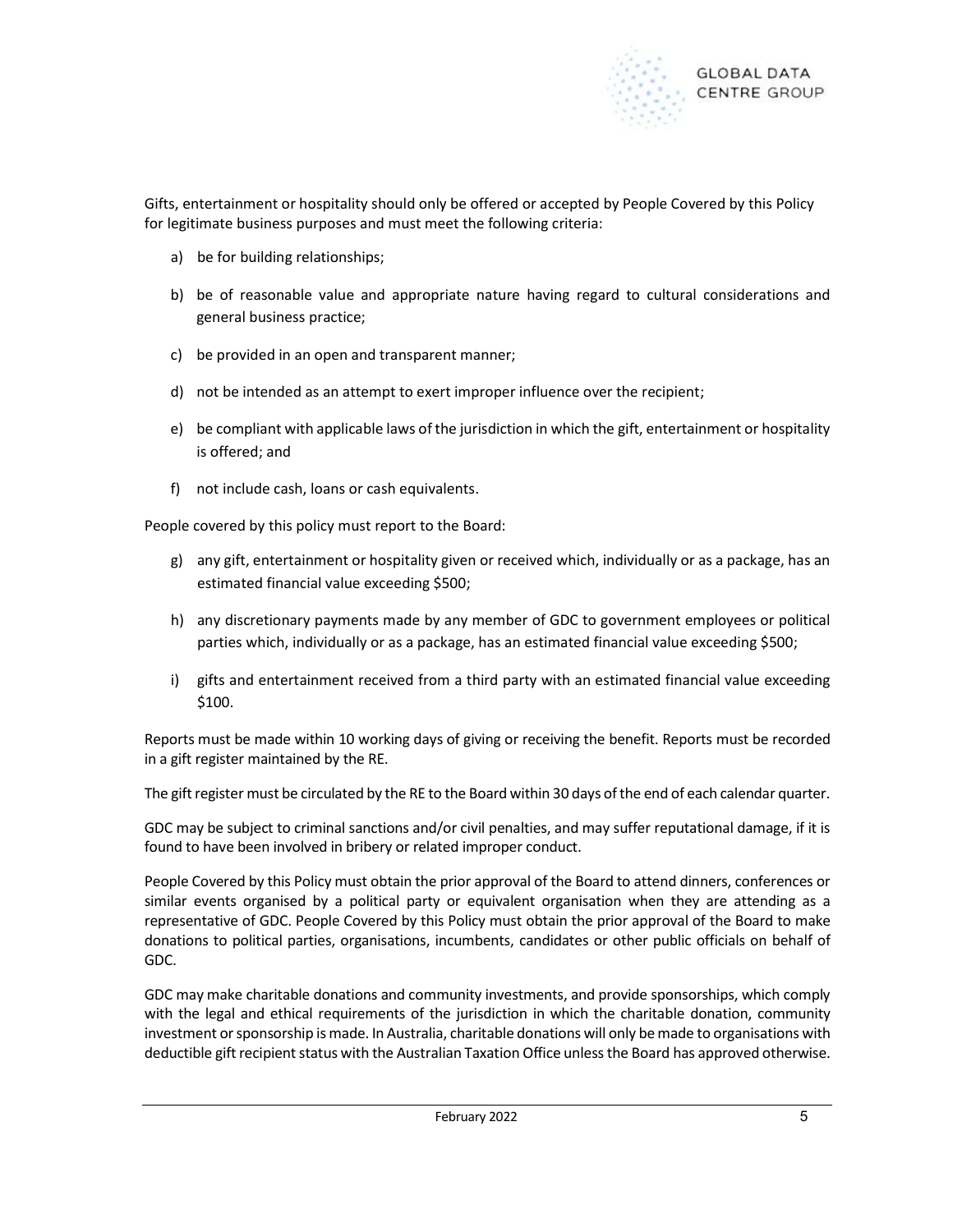

People Covered by this Policy must make and keep appropriate and accurate records of expenditure on gifts, hospitality and entertainment.

# 6. Fraud and Corruption Control

#### Board and Management Responsibility

The Board, together with other officers, executives and managers of GDC, have responsibility to:

- a) ensure that there is an effective fraud and corruption risk management framework in place;
- b) understand the fraud and corruption risks to which GDC is exposed;
- c) maintain oversight of the fraud risk assessment and the controls in place to mitigate the risks identified; and
- d) monitor reports on fraud risks, policies and control activities that include obtaining assurance that the controls are effective.

#### Responsibilities of the Executives and Managers

Executives and managers of GDC, exercising responsibilities arising from the role of the Investment Manager under the IMA, are responsible for:

- a) fostering an environment within their businesses that makes active fraud and corruption control a responsibility of all directors, officers, executives, managers, employees and contractors;
- b) articulating clear standards and procedures to encourage the deterrence of fraud and corruption; and
- c) the detection and reporting of offences should they occur.
- d) Persons Covered by this Policy within GDC are responsible for:
- e) complying with policies and procedures of GDC, avoidance of conflict of interest and maintaining vigilance in early detection, reporting and prevention of fraud and corruption;
- f) communicating and raising awareness of the risks relating to fraud and corruption and for ensuring compliance with policies and procedures as set by the Board; and
- g) establishing and maintaining adequate internal controls that provide for the security and accountability of resources of GDC and prevent/reduce the opportunity for fraud and corruption to occur.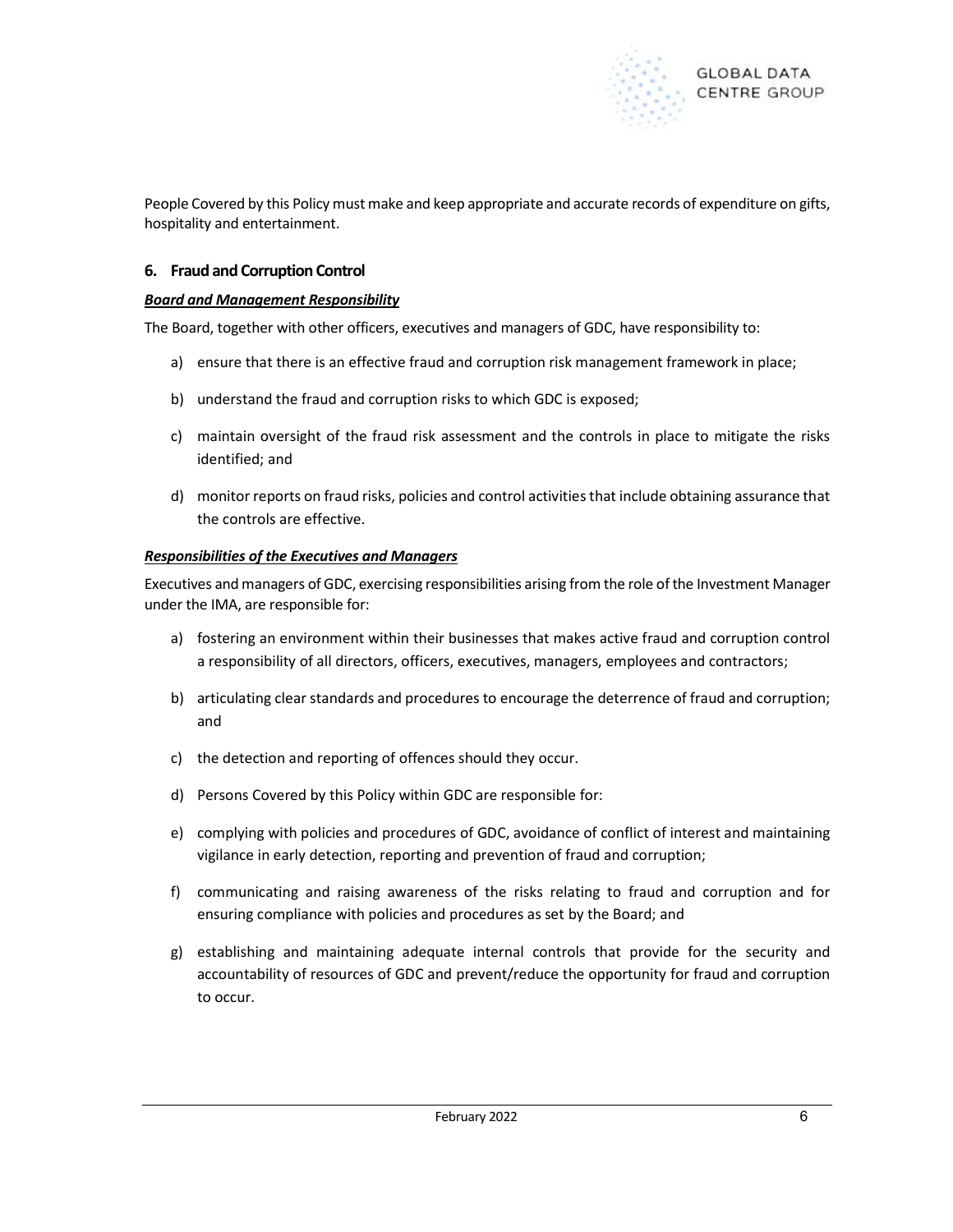

# 7. Investigations

The Board will provide the advice and requisite management assistance regarding any prospective investigation or litigation linked to a fraud or corruption event.

In the event of an investigation, members of the investigating team will have free and unrestricted access to all of records and premises of GDC. They will have the authority to examine, copy and remove any information within the scope of the investigation.

All information received is treated confidentially. Investigations will not be disclosed to, or discussed with, anyone other than those who have a legitimate need to know.

Decisions to prosecute or refer the examination results to the appropriate law enforcement or regulatory agency will be made in conjunction with the Board.

# 8. Reporting

It is the responsibility of all directors, officers, executives, managers, employees and contractors to report all suspected, attempted or actual fraud or corruption incidents in relation to GDC to the relevant person named in this Policy.

#### Individuals other than a Director of the Responsible Entity

Any of the Persons Covered by this Policy who suspects fraud or corrupt activity in relation to GDC by an individual other than a Director of the Responsible Entity is obliged to report the matter confidentially by notifying the Board.

Upon any report of suspected fraud or corruption in relation to GDC by an individual other than a Director of the Responsible Entity and the Chairperson of the RE are required to be notified as soon as reasonably practicable of the alleged fraud or corruption event.

#### Individuals who are a Director of the Responsible Entity

Any of the Persons Covered by this Policy who suspects fraud or corrupt activity in relation to GDC by an individual who is a Director of the Responsible Entity is obliged to report the matter confidentially to the Chairperson of the RE.

Where the alleged corrupt or fraudulent conduct is in relation to activities conducted by the Company Secretary or the Chairperson of the RE, then an alternative member of the relevant Board is to receive the report.

Upon any report of suspected fraud or corruption in relation to GDC by an individual who is a Director of the Responsible Entity, the Chairperson of the RE is required to be notified as soon as reasonably practicable of the alleged fraud or corruption event.

Where the alleged corrupt or fraudulent conduct is in relation to activities conducted by the Company Secretary or the Chairperson of the Responsible Entity, then an alternative member of the relevant Board is to be notified instead of the Chairperson of the Responsible Entity.